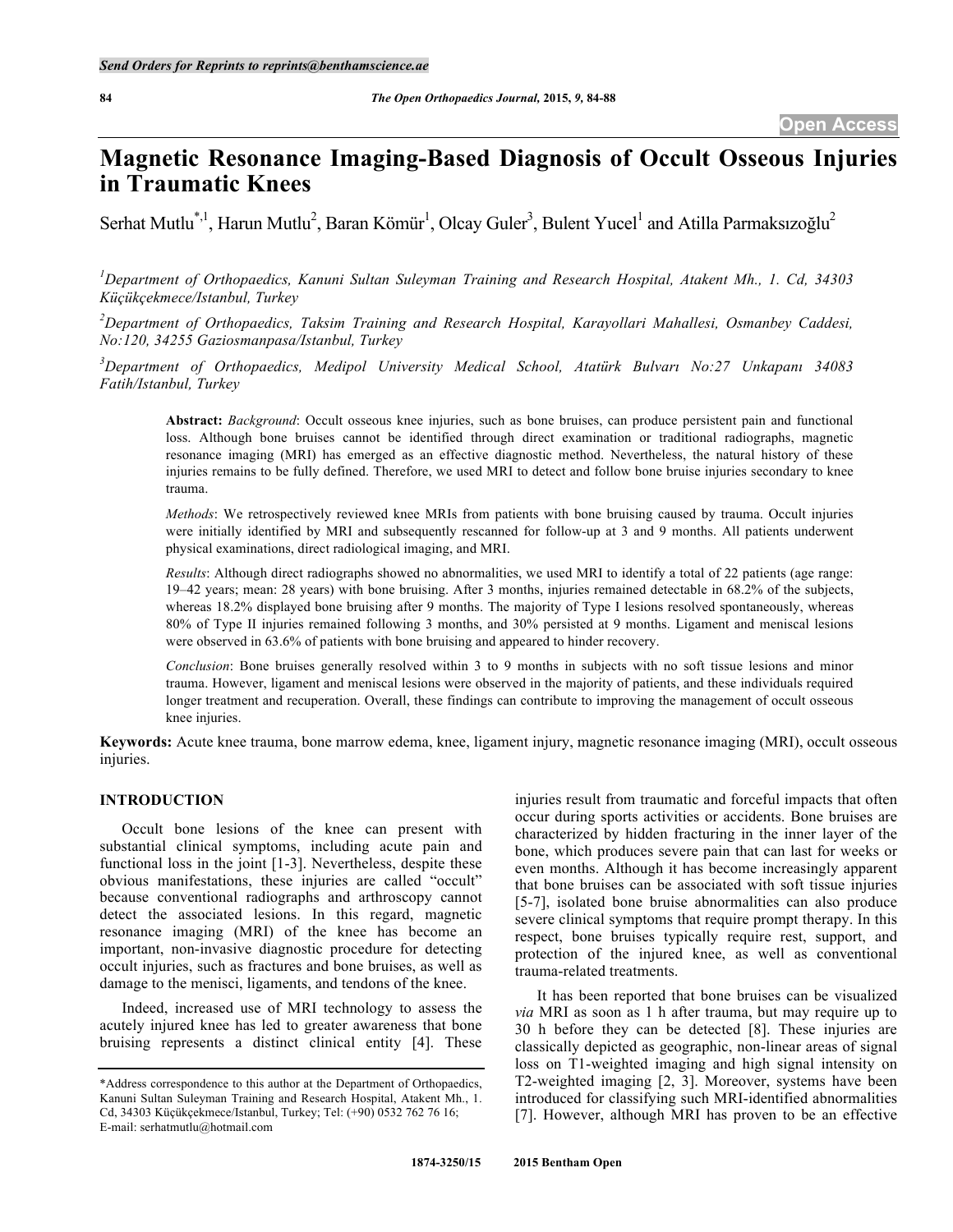manner for early detection of bone bruises, there is no consensus on the natural history of occult bone injuries secondary to knee trauma. Moreover, recent literature has suggested that further research is needed to improve the management and treatment of traumatic bone bruising, especially when associated with soft tissue injuries [9].

Therefore, in order to better understand the natural progression of occult osseous injuries secondary to knee trauma, we retrospectively reviewed MRIs to identify patients with bone bruises. The traumatic knees of these subjects were subsequently rescanned for follow-up at 3 and 9 months to determine characteristics that might contribute to prolonged recovery.

# **MATERIALS AND METHODS**

#### **Patients and Study Design**

This was a retrospective, multi-center study conducted at various hospitals in Istanbul, Turkey. We reviewed MRIs from patients with bone bruising caused by traumatic injury to the knee from March 2010 to September 2013. Only those patients showing no fracture on plain radiography were included. Knee MRIs were performed on patients showing no response to one week of conservative treatment, consisting of simple analgesics, cold application, and no weight bearing. Notably, intra-articular injections, steroids, and viscosupplementation were not employed. Soft tissue injuries received conservative treatment from orthopedists. Patients exhibiting any of the following characteristics were excluded from the study: previous symptom or pathology of the knee; severe injury (a trauma resulting in any bone fracture or a soft tissue problem which needs grafting or together of these clinical findings); rheumatoid arthritis causing degenerative arthropathy; or degenerative arthritis, psoriasis, and hemophilia. Also, patients who underwent surgery were excluded. Included patients were assessed by two more MRI examinations at approximately 3 months (range: 2.5-4 months) and 9 months (range: 8-10 months) after the initial trauma. Notably, the local ethics committee approved this study, and written informed consent was

obtained from all participants.

# **MRI Analysis**

Knee MRIs included coronal T1 sequences, sagittal T2 sequences, and sagittal-coronal T2 fat-suppressed sequences. All MRI data were analyzed based on double-blind interpretations made by two radiologists. Diagnoses of occult bone bruises were established based on the presence of decreased signal intensity on T1-weighted sequences along with increased signal intensity on T2- weighted and fatsuppressed T2-weighted sequences. Moreover, the MRI findings were classified based on criteria previously described by Lynch *et al*. [7]. Briefly, on short echo time (TE) and T2-weighted images, Type I lesions showed signal intensity loss that was primarily located within the medullar cavity of the bone, without cortical interruption. In contrast, Type II lesions were defined by a loss of signal intensity associated with interruptions in the black cortical line (defined as a fracture combined with bone bruising in the present study). Type III lesions were characterized by a loss of signal intensity without definite cortical interruption in the bone regions adjacent to the cortex. The radiologists also defined the soft tissue injuries.

## **RESULTS**

In the present study, we retrospectively reviewed knee MRIs from patients with bone bruising caused by traumatic injury. A total of 22 patients were enrolled in the study (8 females and 14 males; age range 19-42 years; mean: 28 years). All patients were admitted to the hospital with knee injuries, which resulted from falling (from a height) in nine patients and sports trauma in thirteen patients. Notably, no pathological signs could be detected through direct radiological evaluations (Fig. **1**). However, these patients presented bone bruise abnormalities in an initial MRI analysis, with bone marrow edema detected and classified as Type I lesions (Fig. **2**) in twelve patients and Type II lesions (Fig. **3**) in ten patients (see Table **1**). We observed no Type III lesions.



**Fig. (1).** Post-traumatic normal radiographs: **A**) anteroposterior view; **B**) lateral view.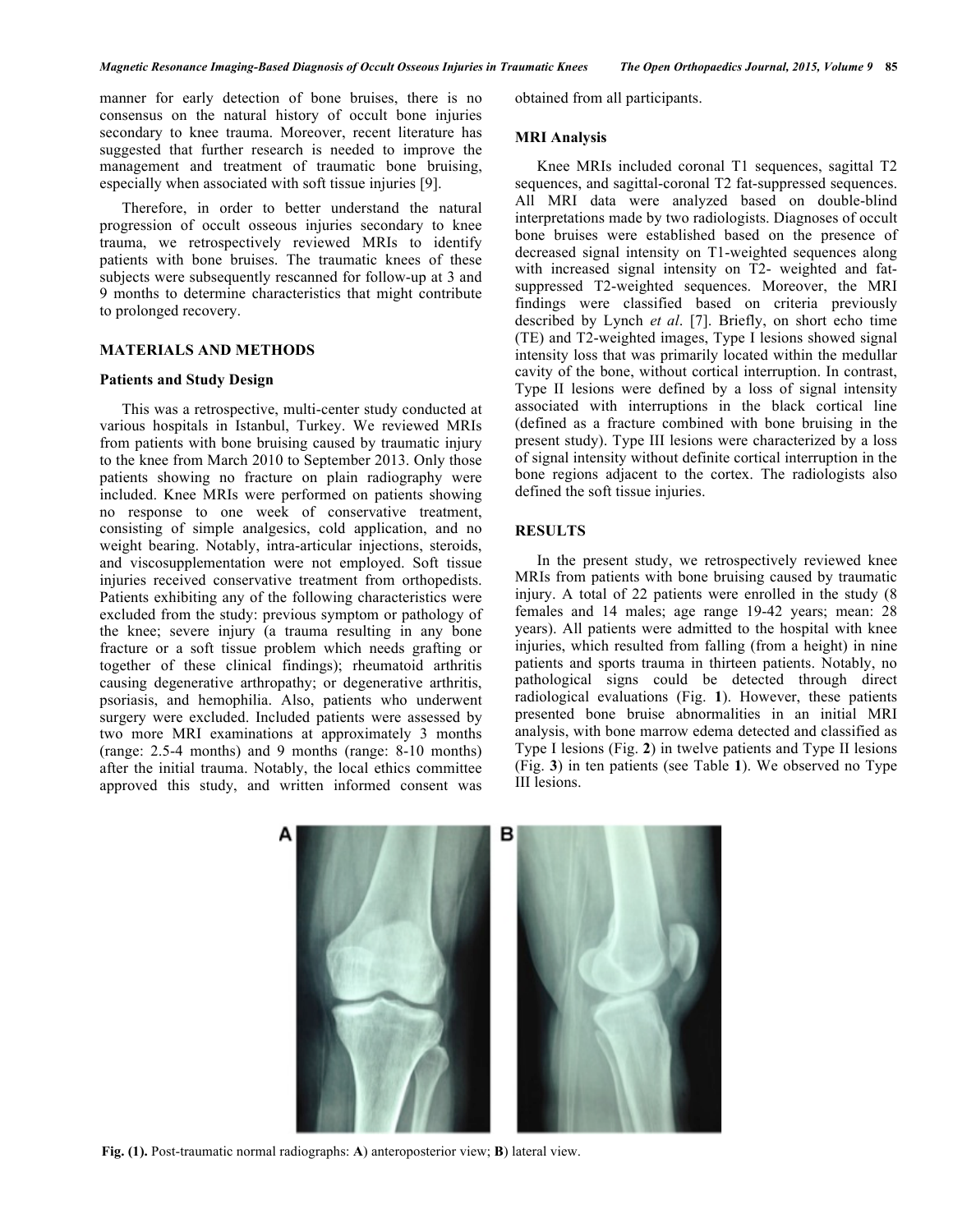

**Fig. (2).** Magnetic resonance T2-weighted images of Type I injury: **A**) first sagittal MRI of the knee; **B**) second sagittal MRI of the knee (after 3 months); **c**) third sagittal MRI of the knee (after 9 months).



**Fig. (3).** Magnetic resonance T2-weighted images of Type II injury: **A**) first sagittal MRI of the knee; **B**) first coronal MRI of the knee; **C**) third sagittal MRI of the knee (after 9 months); **D**) third coronal MRI of the knee (after 9 months).

**Table 1. Classification of initial and follow-up MRI findings\*.**

| MRI    | Type 1 | Type 2 |
|--------|--------|--------|
| First  |        |        |
| Second |        |        |
| Third  |        |        |

\*Classification of images according to the criteria defined by Lynch *et al*. [7]. MRI, magnetic resonance imaging.

# **Follow-Up MRI Examinations**

Patients were subsequently assessed by two more MRI examinations at 3 and 9 months following the initial injury. The 3-month MRI revealed that bone bruising was still present in 68.2% of the patients, whereas 18.2% continued to display bruising after 9 months (Table **1**). Moreover, when considering the type of injury, our findings indicated that while 58.3% of the Type I lesions were still apparent after 3 months, most resolved by 9 months (only 8.3% remaining)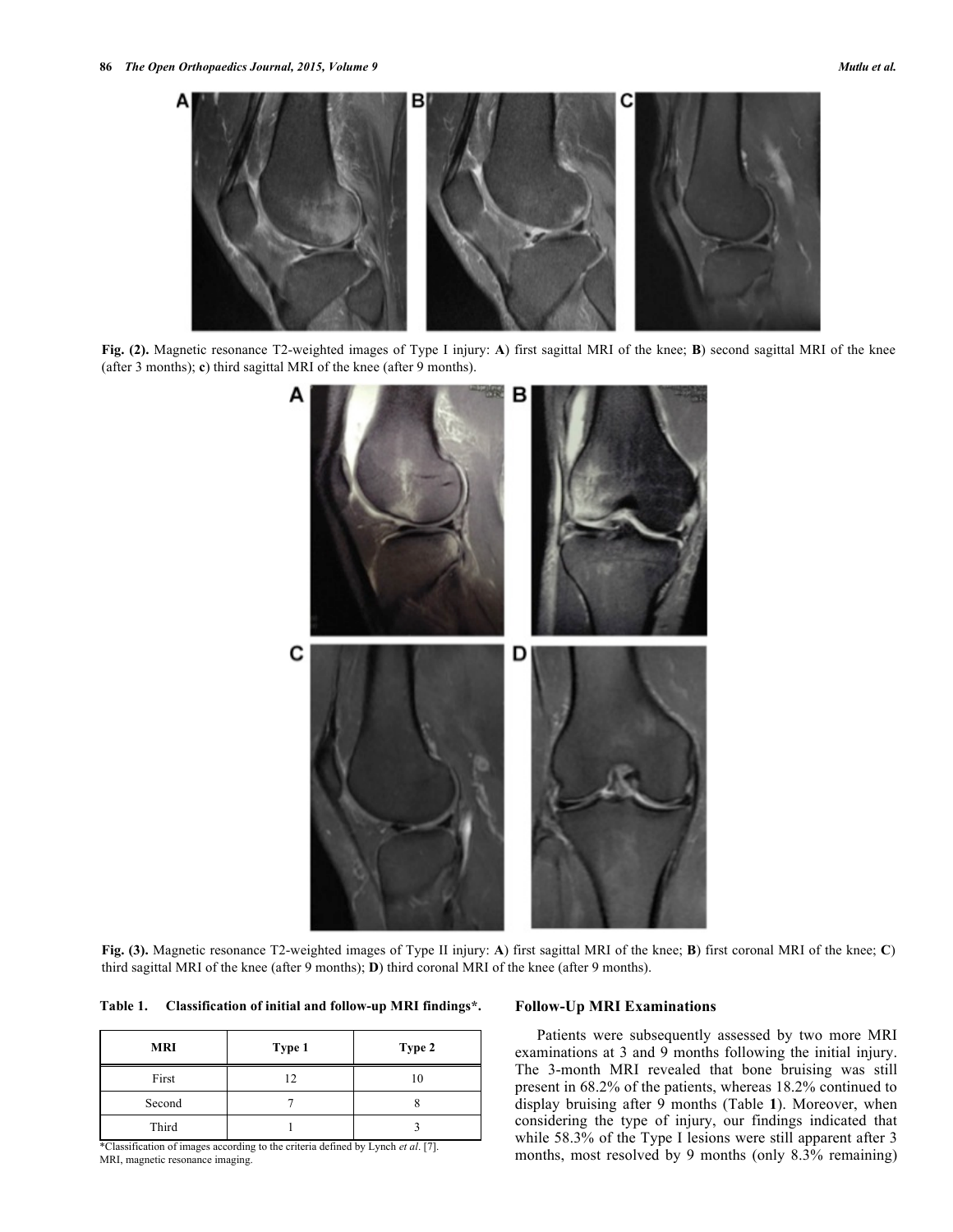(Table **1**). In contrast, 80% of the Type II lesions persisted at 3 months, with 30% remaining for at least 9 months (Table **1**). Thus, Type II lesions required longer treatment and recovery.

#### **Soft Tissue Involvement**

Soft tissue lesions were observed in 63.6% of the patients with MRI-detected bone bruises, including anterior cruciate ligament (ACL) ruptures, medial collateral ligament (MCL) lesions, and meniscal lesions (Table **2**). Notably, at the 3 month follow-up, bone marrow edema was resolved in seven patients, all of which displayed no soft tissue lesions. At the 9-month MRI, bone marrow edema was still detectable in four patients (18.2%), and these patients all had suffered total ACL rupture. However, all four subjects refused reparative surgery due to their sedentary lifestyles.

lines were not detected on the trauma-exposed bone surfaces. Notably, occult osseous injuries that could not be detected on direct radiographs were the most common lesions detected by MRI in our study, highlighting the power of MRI technology for assessing knee trauma.

Although the cause of post-traumatic arthritis following knee injury is likely to be multifactorial, it was suggested that it might develop secondary to chronic knee instability. In this regard, soft tissue lesions that can destabilize the knee were detected in almost all patients with bone bruising [12, 16-18]. Moreover, these injuries appeared to be more serious when bone marrow edema was present, especially with regard to ligament injuries [16, 17, 19]. Thus, it is possible that bone bruising represents a useful prognostic sign in predicting which patients will go on to develop degenerative arthritis. Indeed, bone bruising can indicate an overlying osteochondral injury, particularly if a pattern of resolution

**Table 2. Other lesions found in patients with MRI-detected bone bruises.**

| <b>Number of Patients</b><br><b>No Other Lesions</b> | <b>Total ACL Rupture</b> | <b>Interstitial ACL Rupture</b> | <b>MCL Lesion</b> | <b>Meniscal Lesion</b> |
|------------------------------------------------------|--------------------------|---------------------------------|-------------------|------------------------|
| ∸                                                    |                          |                                 |                   |                        |

MRI, magnetic resonance imaging; ACL, anterior cruciate ligament; MCL, medial collateral ligament.

#### **DISCUSSION**

Here, we found that MRI-detected bone bruising generally resolved within 3 to 9 months in patients without soft tissue lesions and minor trauma. However, a longer recuperation period was required for individuals with bone bruises in combination with ligament and meniscal lesions.

Although MRI has been used to accurately diagnose knee joint injuries for decades, the terms bone bruising and bone marrow edema have only been around for the last decade and appear to be used synonymously [10-15]. That being said, in 1988, Wilson *et al*. [10] had already reported ill-defined bone marrow hyperintensities on T2-weighted MRI performed in patients with persistent knee and hip pain, but normal radiographic results. These findings resolved spontaneously in all cases, and it was proposed that this MRI phenomenon might be related to a transient increase in bone marrow water content.

Indeed, injuries that result from knee trauma generally resolve in a short period [11]. In fact, for some patients, implementing precautions that prevent weight load on the knee joint are sufficient for treatment. However, there is no definite consensus on the natural history of occult bone injuries secondary to knee trauma. In this regard, we found that most of the Type I lesions spontaneously resolved. However, it has been reported that 66% of Type II lesions persist, leading to subchondral sclerosis, cartilage thinning, osteochondral defects, or cortical impaction [3, 13]. Here, we observed that 80% of Type II lesions remained for 3 months, and 30% lasted for at least 9 months, confirming the notion that Type II injuries require longer treatment and recovery.

Notably, no pathological signs could be detected in direct knee radiographs following injury in our patient cohort. However, MRI findings revealed bone contusions characterized by low signal intensity on T1-weighted images and high signal intensity on T2-weighted images. Nevertheless, obvious fracture

towards an articular surface is demonstrated during followup MRI. Further research will be required to determine the potential relationship between bone bruises and posttraumatic arthritis.

This study presented certain limitations. Indeed, the small sample size may not have been sufficient to draw definitive conclusions regarding the course of bone bruise injuries. In addition, the restricted age of our cohort may have biased our conclusions, affecting applicability of these findings to older or younger subjects. However, our patients acquired bone bruising through sports trauma and falls, which are common causes of these impact-induced injuries. Nevertheless, further study may be required in a larger more diverse patient population.

## **CONCLUSION**

MRI-detected bone bruising generally resolved within 3 to 9 months in patients with no soft tissue lesions and minor trauma. However, ligament and meniscal lesions were observed in the majority of patients with bone bruising, and these individuals required longer recovery periods. In addition, also spontaneous osteonecrosis of the knee (SONK) can be detected earlier and its treatment can be achieved better in by using MRI. Thus, the combination of occult bone injury and osteochondral trauma might indicate a more severe injury needing prolonged and careful treatment. These findings contribute to our understanding of the natural progression of MRI-detected bone bruises secondary to knee trauma and can contribute to improved management of patients with occult osseous knee injuries.

## **ABBREVIATIONS**

| MRI | Magnetic resonance imaging |  |
|-----|----------------------------|--|
|-----|----------------------------|--|

 $TE =$  Echo time